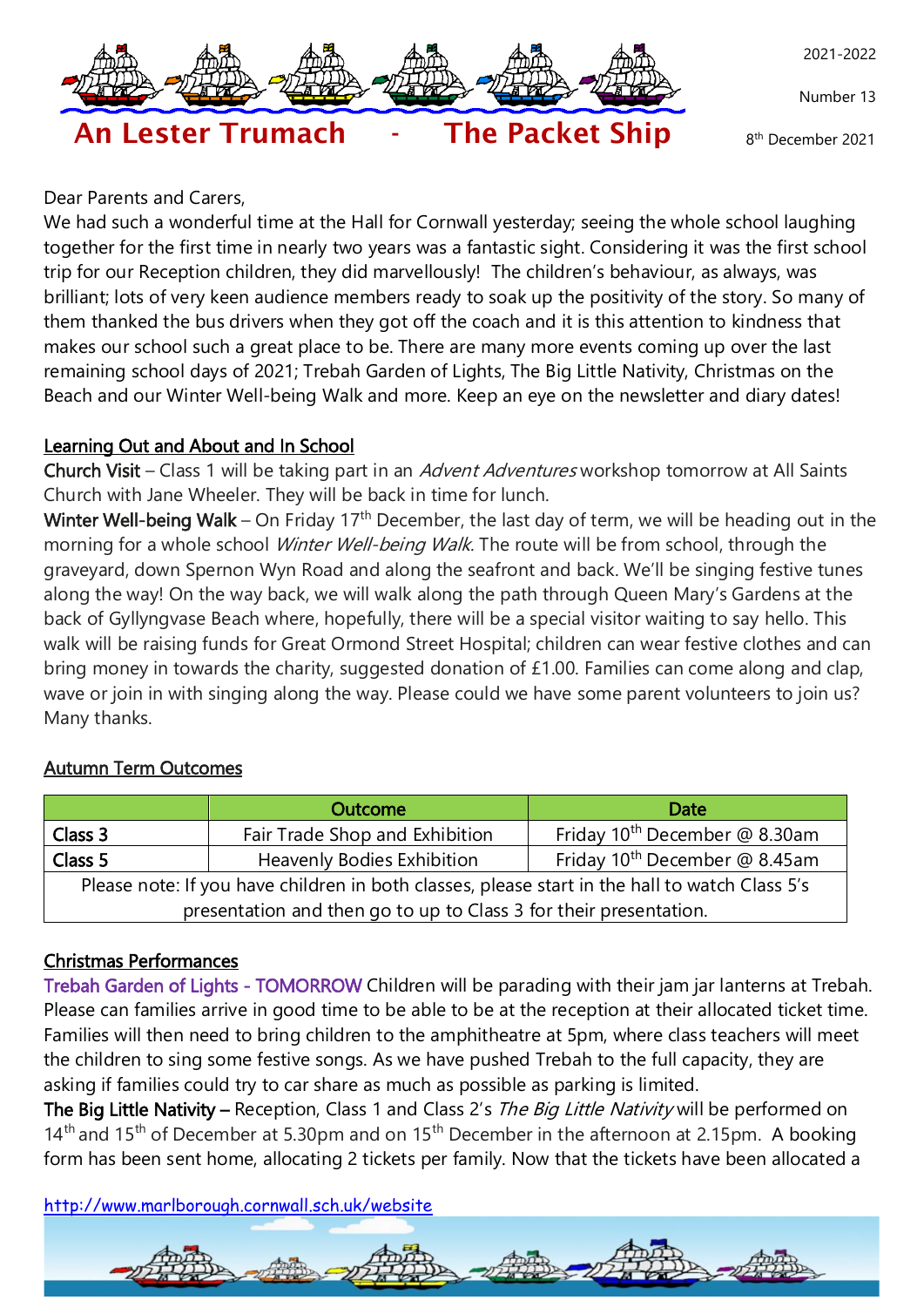third ticket is available for all families. Please email [office@marlborough.cornwall.sch.uk](mailto:office@marlborough.cornwall.sch.uk) to book your third ticket if needed.

Nativity Covid Safety – We are recommending that those attending The Big Little Nativity take a Lateral Flow Test before the event. Please do not attend of you have Covid symptoms or a positive LFT result. We will be asking adults to wear masks during the performance. In order to keep the movement of adults to a minimum, sadly, we will not be providing refreshments this year. The hall will be well ventilated so please dress warmly!

Christmas on the Beach – PLEASE NOTE THE NEW TIME AND VENUE – Children in Classes 3 to 6 will be performing their Christmas songs and displaying their lanterns on Swanpool Beach on Thursday 16<sup>th</sup> December for families to watch. Please can children assemble at 4.45pm at the top of Swanpool Beach, ready to parade with the lanterns and sing on the beach at 5pm.

## Christmas Dinner

Many thanks to our amazing kitchen team for cooking such a delicious Christmas dinner today. Team work makes the sprouts work!

# Staffing Update

We have recruited Mrs Jennifer Kennedy to take on the role of Class 3 teacher alongside Kathy Rowe in January. The children met her as part of the interview process and she will get the chance to spend more time with the children next week so she is fully prepared to start with the same expectations in the new year.

# Lost Property, Stockings and Chutney!

This Friday, the 10<sup>th</sup> of December, in the lower car park we will set out the lost property (there is a lot of it!) and second hand uniform. Arlo and Arabella have made Christmas stockings and the kitchen team have made delicious chutney that will be on sale.

# Last day of Term Car Park Dance and Raffle

Some of the Children in Class 4 would like to invite you to an after school dance session in the lower car park after school on the last Friday of term. There will also be a Name the Iceskaters competition.

#### Breakfast Club Payments

Please can any outstanding payments be made before the end of term. Payments can be paid to the school office to pass on to Plymouth Argyle.

# Covid Update

We have had more positive Covid cases in and around school this week. Thank you to families for being vigilant when identifying symptoms and using the test centres to check findings. Remote Learning

If your child is isolating and is well enough then class teachers will provide Remote Learning using the virtual platforms; Google Classroom; SeeSaw or Tapestry depending on your child's year group. Office staff or your child's class teacher will call to see if your child is well enough to access learning.

# Symptoms of COVID-19

A high temperature AND/OR a new/continuous cough (this means coughing a lot, for more than an hour, or 3 or more coughing episodes in 24 hours) AND/OR a loss of, or change to, your sense of smell or taste.

<http://www.marlborough.cornwall.sch.uk/website>